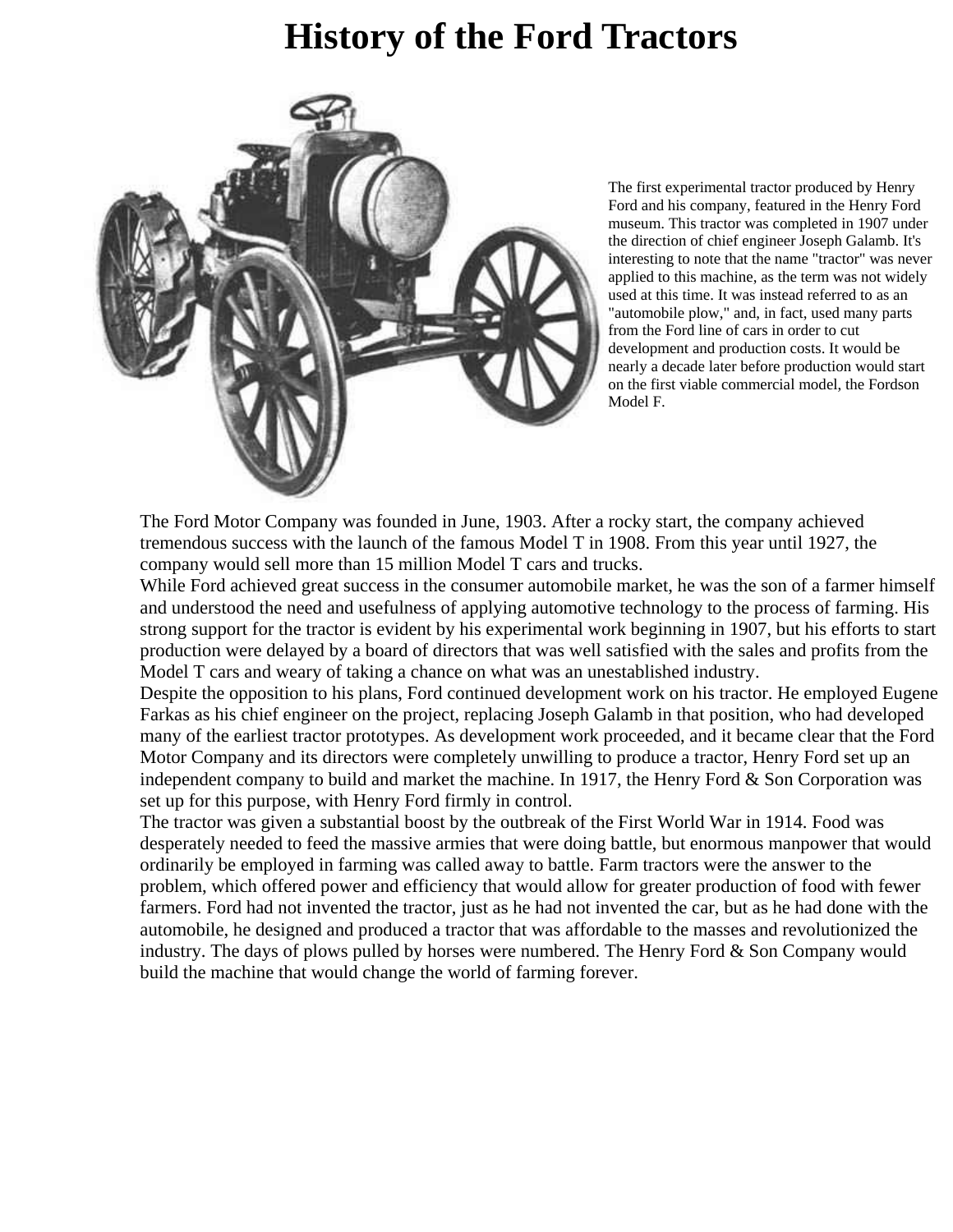

**Fordson Model F** 20 H.P., four cylinder engine delivered 10 H.P. on the drawbar 3 speed spur gear transmission Produced from 1917-1928 at Dearborn in America Produced from 1919-1922 at Cork, Ireland

The Fordson Model F was rolled out in 1917 in limited production, and scaled up to mass production in 1918 to meet the urgent need for tractors by the British government. Owing to the ongoing dispute with the board of the Ford Motor Company, Henry Ford chose to market the farm tractors with the Fordson name, a shortened form of the Henry Ford  $&$  Son Company that was actually producing the tractor at this time. When Ford assumed sole control of Ford in 1920, the Henry Ford & Son Company was rolled into the Ford Motor Company, but the Fordson name was kept.

The Fordson was revolutionary first and foremost because it was a smaller design than many of the tractors produced by other companies at the time. These other companies were operating under the mistaken belief that bigger is better. The smaller design of the Fordson allowed the tractor to be affordable and easy to produce. Especially important to that goal, the new Ford tractors lacked a conventional frame. Instead, the engine, transmission, and axle housings were all bolted together to form the basic structure of the tractor. With the small size and innovative frame of the first Fordson, the tractor was well-suited for the mass production Ford had brought to the Model T. As a result of this, the machine could be sold at a much lower price affordable to average farmers. Just as Ford had brought the car to the middle class through assembly line production, the tractor was now also within reach.

Towards the second half of the 1920's, the agricultural market entered a depression because of the declining farm prices, years before the rest of the country would follow. Because of declining market fortunes, the decision was made to suspend production of farm tractors in early 1928. This move was partially reversed when strong demand for tractors by the Soviet Union and an urgent need for spare parts prompted Ford to reopen the Cork, Ireland, production facility. But the engineers now designed a new model that was to be built at this factory, the Model N. The main change involved the increase in horsepower for the engine, which was achieved by increasing the cylinder bore by 1/8 of an inch. All production of Ford tractors was now centred in Europe.



#### **Fordson Model N**

27.3 H.P., four cylinder engine delivered 13.6 H.P. on the drawbar Featured pressurized water pump All other specifications similar to Fordson F Produced from 1929-1932 at Cork, Ireland, until transferred to Dagenham, England Produced from 1933-1945 at Dagenham, England

It was during this period, from 1928-1939, that Ford lost their dominance of the American tractor market. Owing to the higher cost of importing Ford farm tractors from Ireland, and then Britain, and to the development of newer models by American competitors that made the Fordson look obsolete, Ford's market share slipped, eventually to a low of five percent. An attempt to improve their American position with the launch of the Fordson All-Around, a rowcrop version of the N with a 3-wheel style arrangement was modestly successful in the British market, but met with almost no success in America, where it was marketed as the Fordson Row Crop.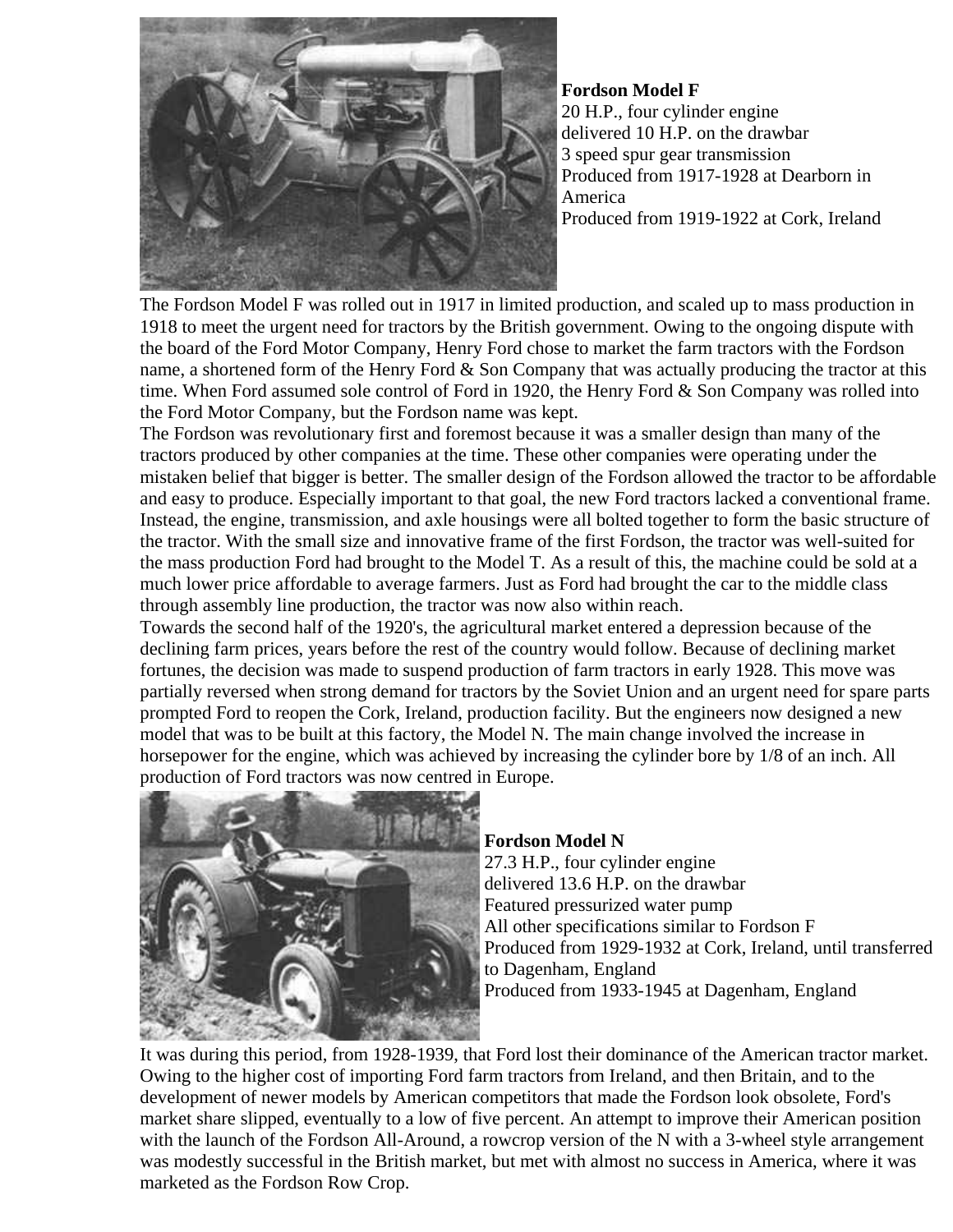

**Fordson All-Around (a.k.a. Fordson Row Crop in U.S.)** Modest revision of the Fordson N with tricycle style wheel arrangement Produced beginning in 1937 at Dagenham

The situation was unacceptable to Henry Ford, who decided to retake the tractor industry for the Ford Motor Company. Towards the second part of the 1930's, he commissioned development work on a new model tractor that could replace the Fordson and which could be produced in bulk for the American market. Early prototypes looked good, but just as development was underway Harry Ferguson came to visit Henry Ford and brought with him a Ferguson-Brown tractor, which he was producing in England with David Brown. The performance of the tractor impressed Ford and the two came to an agreement, a handshake agreement, by which Ford would produce tractors using Ferguson's patents and Ferguson, in turn, would market these machines. Ford engineers, using the Ferguson-Brown tractor as their model, and with the assistance of Harry Ferguson, developed the Ford 9N. The Fordson name and models would be sold in Europe, but the Ford N-series would grow to dominance in America.



## **Ford 9N (a.k.a. Ford-Ferguson 9N)**

28 H.P., 119.7 cubic inch displacement, 4 cylinder engine featured standard rubber tires, electrical system w/starter, battery, generator, power takeoff, large capacity cartridge-type oil filter, and oil bath air cleaner used direct-driven distributor with integral coil as opposed to magneto ignition 3-speed transmission Produced from 1939-1943 at Dearborn, Michigan (until replaced by 2N due to war shortages)

The 9N was very successful and represented a true revolution in design when compared to the Fordson. The use of the Ferguson System for implement attachment and control was a great improvement over the straight drawbar of the old Fordsons. The three point hitch allowed for the easy attachment and removal of implements and the system of draft control allowed for the regulation of the working depth of the implement, which helped especially on steep slopes. It was also a good deal quieter and safer than the Fordsons, which added to its popularity. Combined with the benefits of mass production, the new Ford farm tractors were able to be sold at a price much lower than those of competitors, which put Ford back on top of the sales charts.

The 9N would have been an even greater success in terms of sales were it not for the outbreak of the Second World War and American participation in 1941, a development which made raw materials for production of the Ford farm tractors difficult to acquire. Because of this, in 1942, Ford was forced to cease production of the 9N in favour of the 2N, a revised version of the tractor designed to use materials that were not as scarce. The 2N was basically the same as the 9N in terms of specifications, but featured steel wheels and replaced the generator and battery with a magneto.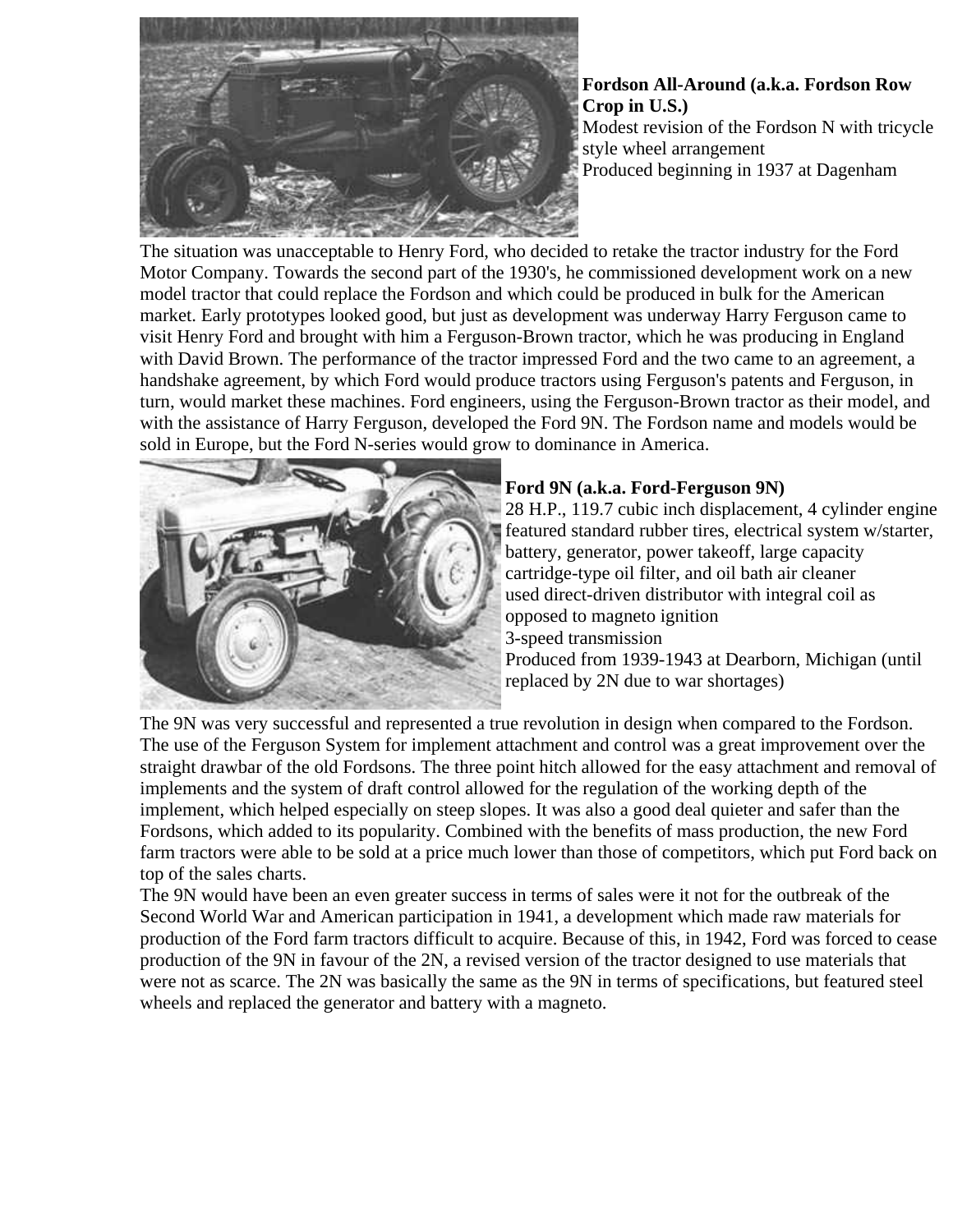

**Ford 2N (a.k.a. Ford-Ferguson 2N)** Featured steel wheels Generator and battery of 9N replaced by magneto All other specifications similar to Ford 9N Produced from 1942-1947 at Dearborn, Michigan

Meanwhile, in England, the Fordson still reigned as king of the tractor landscape, and much to the annoyance of Harry Ferguson, no plans were made to introduce farm tractors based on his system or the N-series in that country. The Second World War delayed all efforts at producing a new model, but work was done on designing a model to be produced after the war was over. And this new model would be a Fordson, based on the same basic design as the original 1917 tractor that had launched Ford into the tractor industry. Whereas the Ford 9N represented a major departure, the development of the new tractor for the English market would be a minor evolution. This development resulted in the E27N Fordson Major, a tractor which continued the Ford hold on the British market. The main differences in the new model were the availability of a diesel version, a sturdier structure, and the elimination of the inefficient worm wheel final drive. Land Utility, Row-Crop, Industrial, and Standard Agricultural versions of the new Fordson were available.



#### **E27N Fordson Major**

28.5 H.P., 1100 rpm 4 cylinder mixed fuel engine delivered 19 H.P. at the drawbar 45 H.P. Perkins P6 diesel engine also available Pulley and power takeoff optional Available in Land Utility, Row-Crop, Industrial, and Standard Agricultural versions Produced from 1945-1951 at Dagenham, England

Meanwhile, back in the States, Edsel, Ford's son, died in 1943, prompting Henry Ford to come back as President of Ford. But in his advanced age he was unable to effectively run the company, and soon stepped aside in favour of his grandson, Henry Ford II, in September 1945. Henry Ford would die in April 1947, at the age of 83. The man who had brought the automobile into the homes of average Americans and who had pioneered the assembly line and the instruments of mass production had passed. And with his death, the handshake agreement between Ford and Ferguson soon collapsed. Henry Ford II disliked the lack of marketing control over the tractor business (since all marketing and distribution was handled by Ferguson in the original agreement) and soon announced that Ford would be establishing their own distribution and marketing company to distribute an improved version of the 9N. The decision to cut Ferguson out would be a very costly one, as he was now in a position to directly compete with Ford. But that would be a few years off, and Ford would be on top with the 8N, the improved version of the 9N/2N, and their best selling tractor ever.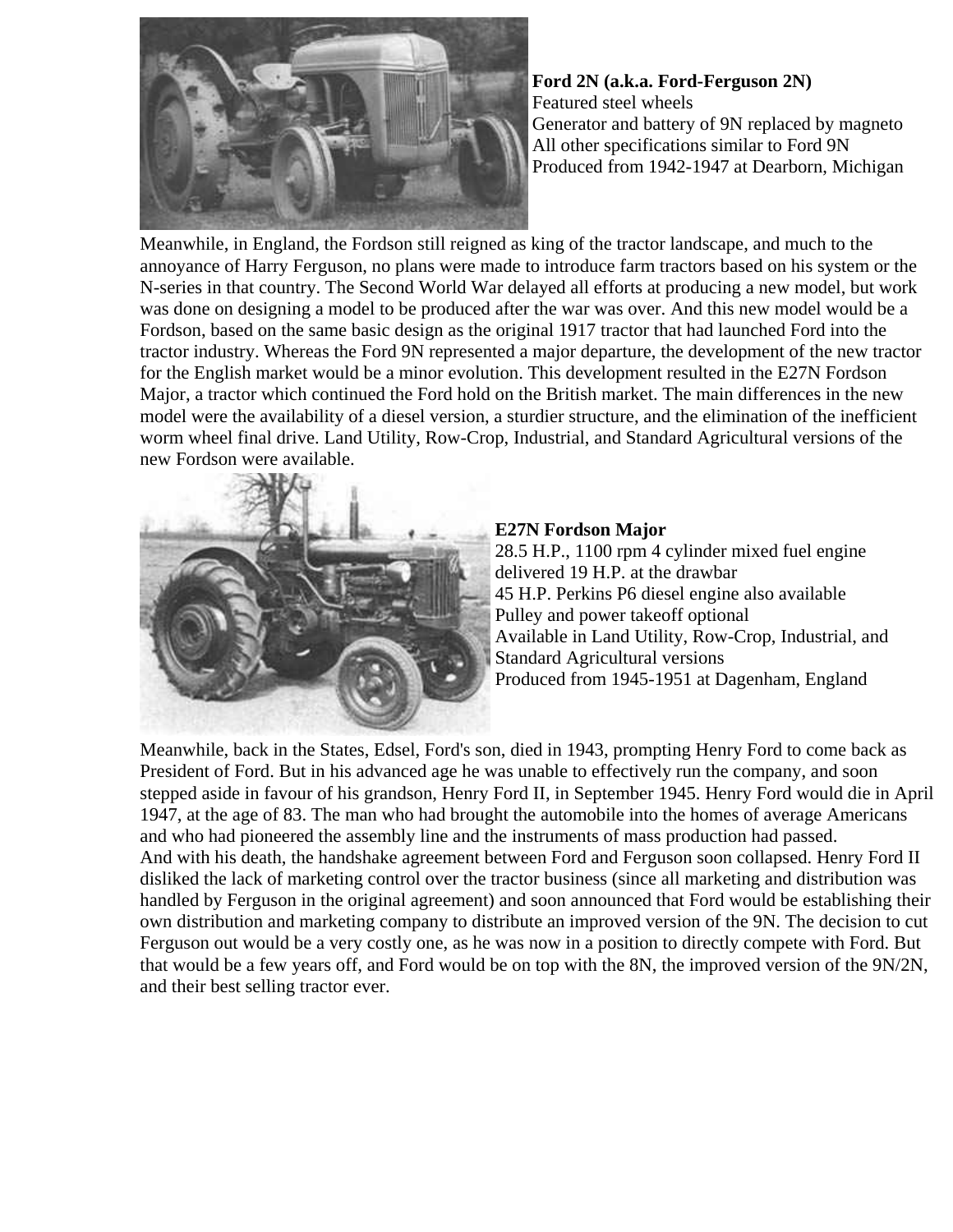

# **Ford 8N**

30 H.P., 4 cylinder engine 4-speed transmission Position Control in addition to automatic depth control Improved brake system with both pedals on right side

Improved steering

New Hydraulic Touch Control Changes in hydraulic control system to attempt to avoid violating active Ferguson patents Produced from 1947-1952 at Dearborn, Michigan

The Ford 8N represented a refinement of the 9N / 2N line. One of the most important developments in the new line was the four speed transmission that made the tractor a good deal more productive and flexible. The Position Control system was also useful in that it allowed implements to remain at the same height relative to the tractor, as opposed to the automatic depth control on the original Ferguson system that had allowed the depth to vary. The Ford 8N still basically used the same Ferguson System that had been incorporated in the 9N / 2N line, and this unauthorized use of the Ferguson patents was one of the main contentions in the Ferguson lawsuit. The lawsuit, filed by Harry Ferguson after the termination of the handshake agreement, claimed damages for loss of sales because of the ending of the marketing agreement and because of the infringement of his patents, and went on to be one of the most lengthy and costly suits of its kind. The Ford 8N would have had a longer and still more successful run were it not for fierce competition from the Ferguson TO-30, and the lawsuit, which eventually forced Ford to have to use a new hydraulic control system and make other changes to avoid using patents that were held by Ferguson. These changes were incorporated in the new Ford NAA, often called the Jubilee. This Golden Jubilee logo was used to celebrate the 50th anniversary of the founding of Ford at the time of the NAA launch in 1953.



### **Ford NAA (a.k.a. Golden Jubilee)**

31 H.P. 134 cubic inch, overhead valve 4 cylinder engine Changes to hydraulic control to conform to settlement of Ferguson lawsuit Optional live PTO All other specifications similar to Ford 8N Produced from 1953-1954 at Dearborn

Meanwhile, the E27N was beginning to show its age back in England, at a time when Ferguson was on the rise with his TE line of tractors. The total dominance that Ford had once enjoyed in the British market could no longer be assumed as a given. To combat declining sales, Dagenham developed a new revolutionary engine to be introduced in the successor to the Fordson Major. The engine would be available in a diesel version, which had proven itself as a popular option on the Major. Combined with many other minor improvements on the continuing Fordson basic design, the Fordson New Major was released in 1952. With the release, Ford put the British market in the lead in the use of diesel power. Diesel was popular in Europe because of the greater fuel efficiency of diesel engines, which was an important feature in a market with high fuel prices.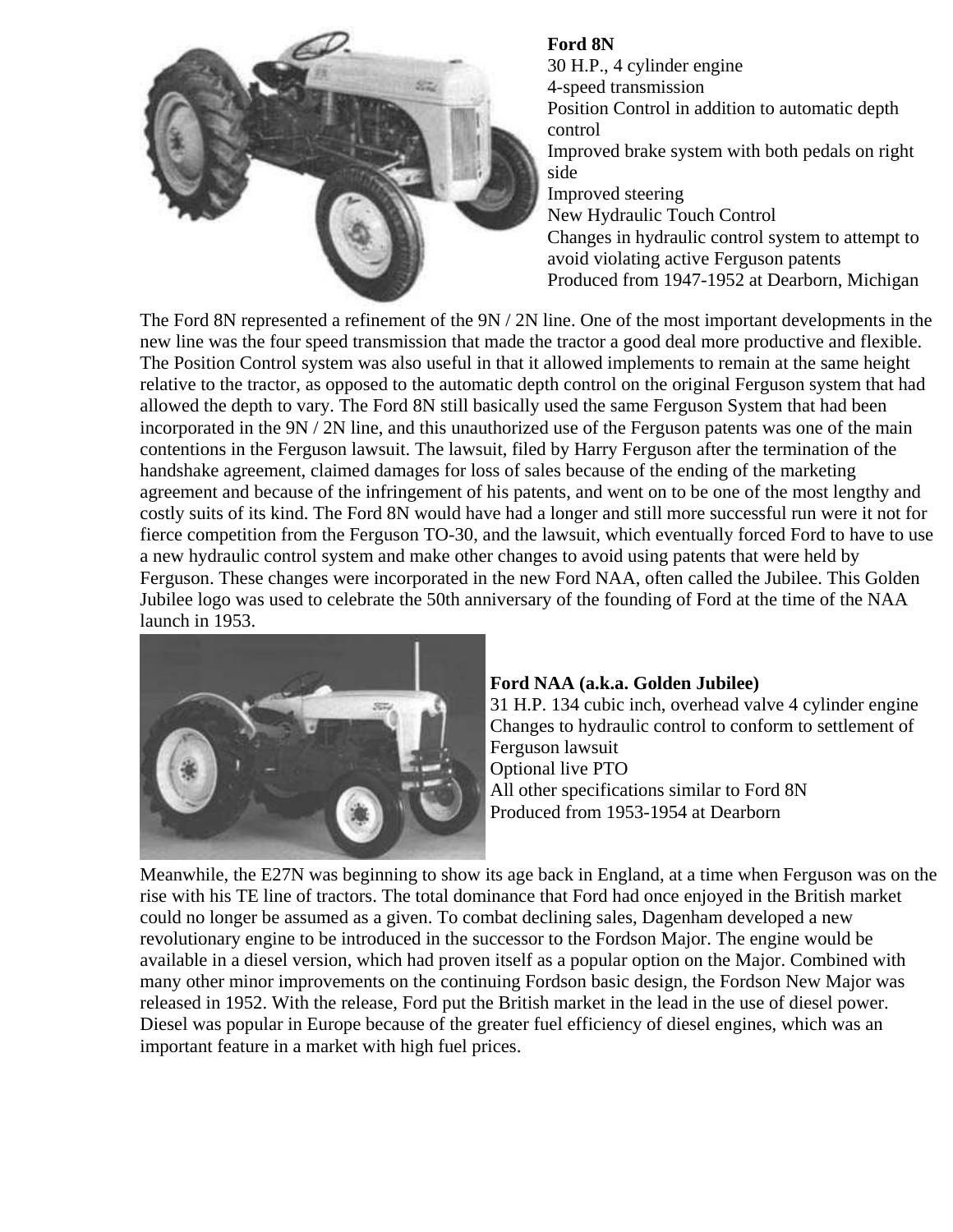

### **Fordson New Major**

Featured a revolutionary new engine in gasoline-kerosene, gasoline, and diesel versions Diesel version most popular of the various engine types Compression ranged from 4:1 kerosene to 16:1 diesel for same basic block

Produced from 1952-1958 at Dagenham

Henry Ford had a deeply held belief that one automobile, if made right, would be good enough for just about everyone. While this made mass production much easier and helped reduce costs, the Ford Motor Company would learn the hard way that one size does not fit all. The Model T was a great machine for its time, but could not be all things to all people. This is why the Ford car division broke with Ford's philosophy of one basic model and matched their competitors with a wide range of models targeted at a wide range of markets. But up until this time the old Ford philosophy had survived in the tractor division. In America, Ford sold one model of tractor targeted at the "average" farmer. In England, Ford sold one model of tractor. New models were introduced, but Ford offered only one model for sale at any particular time.

This practice of a simplified product line came to an end with the NAA in 1954. In that year Ford stopped production of their last one model tractor. The 600 and 800 series of tractors were launched. The 600 series tractors were based on the NAA design and aimed at the small farm equipment market, whereas the 800 series was more powerful and focused at larger farming applications.

The 600 series featured the same 134 cubic inch engine as the NAA had. The 640 was essentially the same tractor as the NAA, the 650 featured a new five speed transmission, and the 660 had a five speed transmission and a live PTO, a feature which had been optional on the Jubilee. The 800 series featured an improved 172 cubic inch version of the NAA engine, and came standard with the new five speed transmission. The 850 had the dependent PTO, as opposed to the live PTO of the 860.



# **Ford 600 Series**

Featured same engine as Ford NAA 640 nearly identical to NAA 650 featured five speed transmission 660 featured five speed transmission, live PTO (power takeoff) **Ford 800 Series**

Featured an improved, 172 cubic inch engine New five speed transmission as standard 850 had dependent PTO 860 featured newer, live PTO Produced from 1954-1957 at Dearborn

Ford was now interested in pursuing all the various tractor markets with their redesigned lines, and this meant having tricycle-style tractors. If their competitors offered something, they would match it. Still working with the NAA as their basic design, Ford launched the 700 and 900 series to parallel the 600 and 800 in features, but with a three wheel design.



#### **Ford 700 / 900 Series**

Features and configurations parallel to 600 / 800 Series Featured a three wheel tricycle design Produced from 1954-1957 at Dearborn

1957 was the year that Ford decided to spruce up the appearance and identification of their product line. The biggest change was the addition of a cross section of bars across the front grille. All existing models were kept the same in terms of specifications, but the 1 suffix was added in place of the 0 at the end of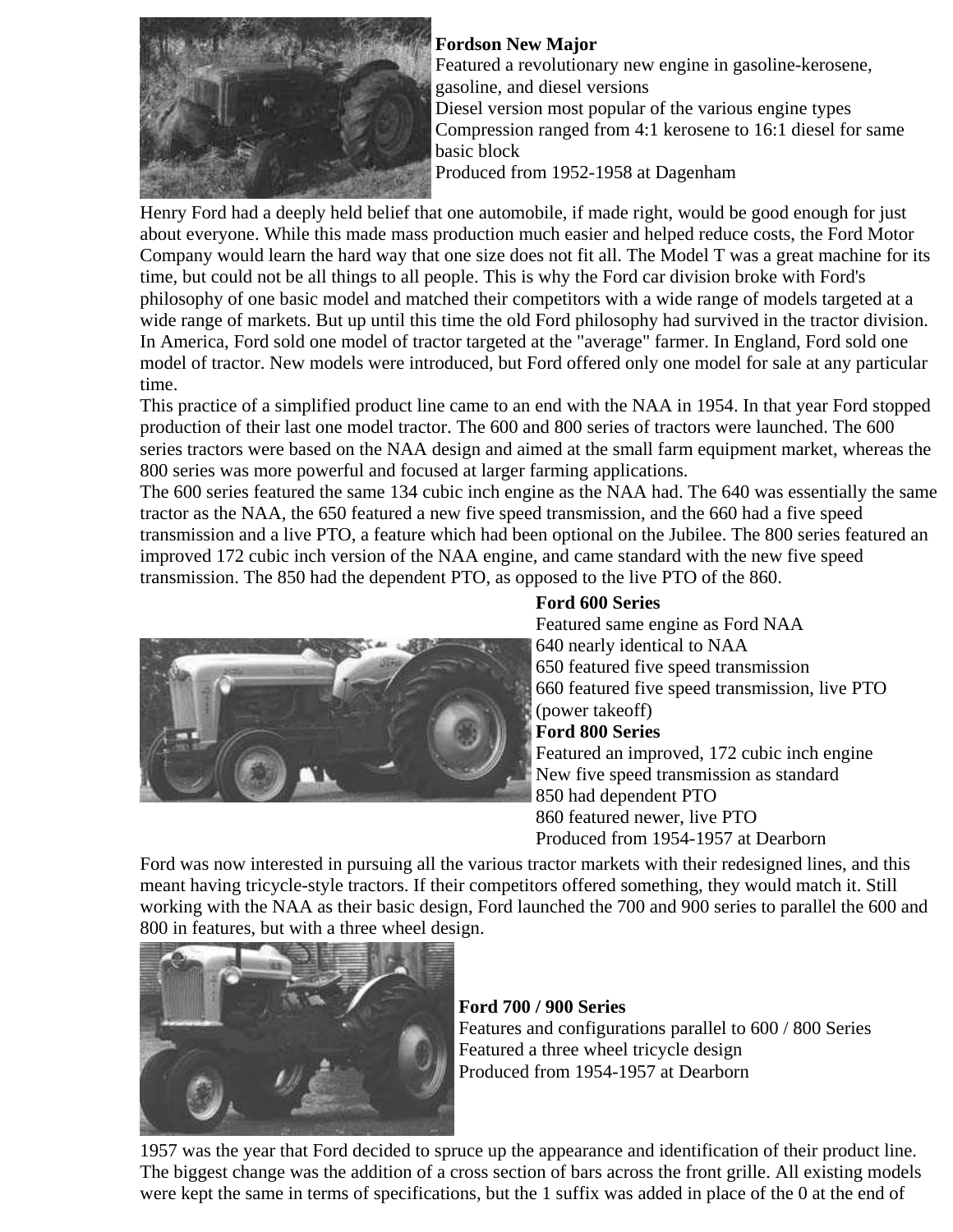each model. Also, the differences between the engine size of the 600 and 800 Series, now the 601 and 801 Series, was augmented by the addition of Workmaster, designating the smaller 134 cubic inch engine, and Powermaster, which was used for the larger 172 cubic inch design. Liquid petroleum gas was now also an option on all Ford tractors.



**Ford 601 / 701 / 801 / 901 Series** Features and configurations similar to 600 / 700 / 800 / 900 Series Minor changes to appearance, new grille look

Produced from 1957-1962 at Dearborn

As development in America was marching forward with the 600-900 series and the revived 601-901 line, England was moving ahead with revisions of their own. The Fordson New Major had been very successful, but that tractor was rather large, and the lack of a small tractor for those with lesser needs was hurting Ford's position in Europe. To address this weakness in the product line, Ford developed the Dexta in 1957, which featured a Perkins three cylinder diesel engine.



#### **Fordson Dexta**

Featured three cylinder Perkins diesel engine Targeted at the small farm equipment market Produced from 1957-1961 at Dagenham

The next year, the New Major was replaced with the Power Major. The Power Major, as the name difference may suggest, featured a more powerful version of the engine that had revolutionized the tractor industry in Europe by introducing diesel at a competitive price.



**Fordson Power Major** Featured a more powerful engine Diesel, gas, and distillate versions available Produced from 1958-1961 at Dagenham

Ford would roll out upgraded versions of each of these tractors. The Super Major replaced the Power Major in 1961, and the Super Dexta replaced the Dexta in 1962. These two models would be the last of the Dagenham designs, as production was shifted from there to nearby Basildon for U.K. production in 1964. They would also be the last separate British designs, as soon the Tractor Division would become unified.